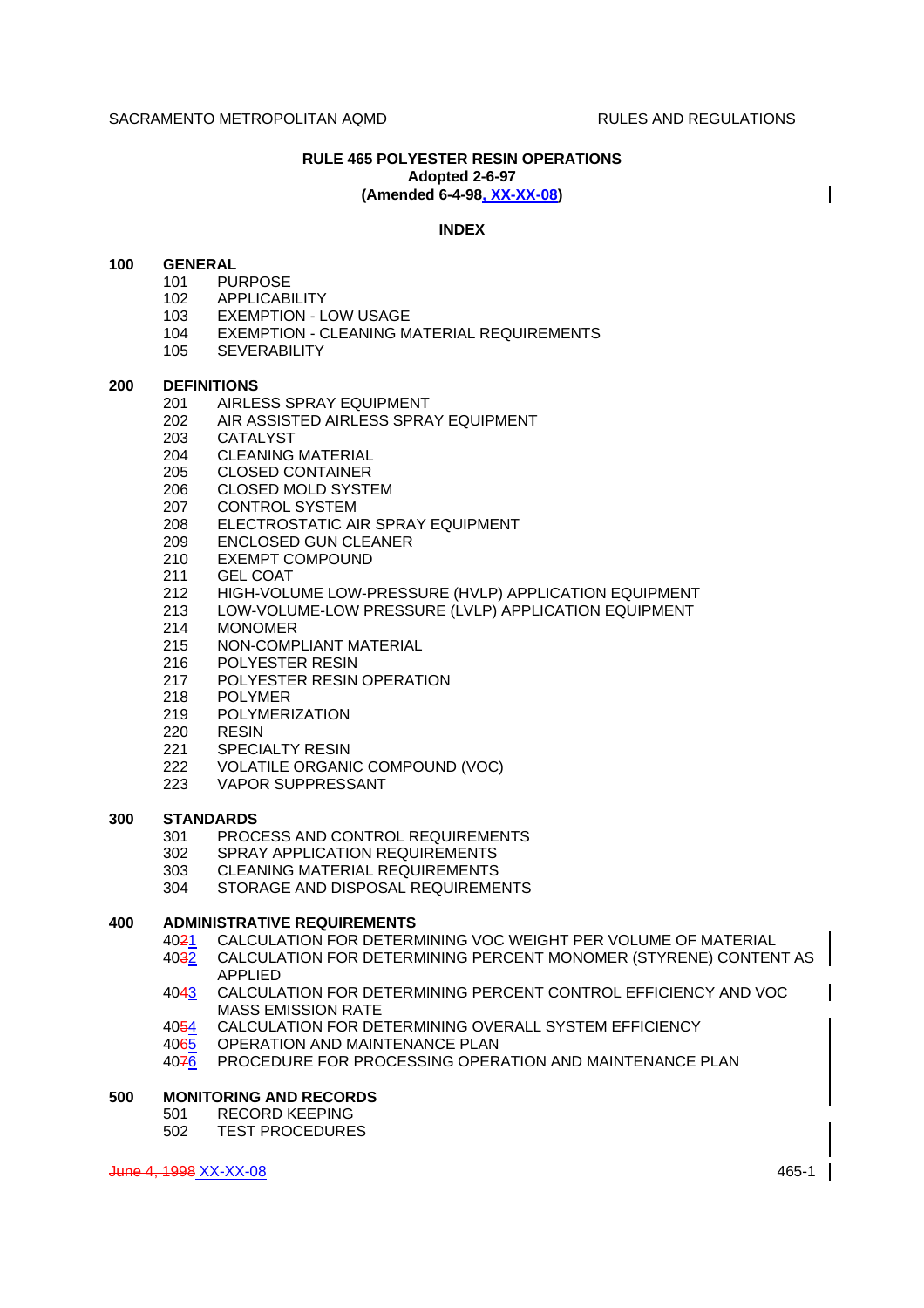#### **100 GENERAL**

- 101 **PURPOSE:** The purpose of this rule is to reduce emissions of volatile organic compounds from polyester resin operations at each stage of the polyester resin operation.
- 102 **APPLICABILITY:** This rule applies to persons who operate polyester resin operations within Sacramento County.
- 103 **EXEMPTION LOW USAGE:** The provisions of this rule, other than the record keeping requirements of Section 501, shall not apply to any person operating a polyester resin operation where the volume of polyester resin materials used is less than 20 gallons per month.
- 104 **EXEMPTION CLEANING MATERIAL REQUIREMENTS:** Prior to (one year after date of adoption), Tthe provisions of Section 303 shall not apply to clean molds, spray equipment or other dispensing equipment tools used in gel coat or specialty resin operations that come in direct contact with polyester resin products, provided that the usage of cleaning materials does not exceed 16 gallons per month. This exemption expires on (one year after date of adoption).
- 105 **SEVERABILITY:** If any section, subsection, sentence, clause, phrase, or portion of this rule is, for any reason, held invalid, unconstitutional, or unenforceable by any court of competent jurisdiction, such portion shall be deemed as a separate, distinct, and independent provision, and such holding shall not affect the validity of the remaining portions thereof.

#### **200 DEFINITIONS**

- 201 **AIRLESS SPRAY EQUIPMENT:** Equipment for applying materials by use of fluid pressure without atomizing air, including heated airless spray.
- 202 **AIR-ASSISTED AIRLESS SPRAY EQUIPMENT:** Equipment for applying materials by use of fluid pressure to atomize coating and air pressure between 0.1 and 10 psig to adjust the spray pattern.
- 203 **CATALYST:** A substance added to resin to initiate or promote polymerization.
- 204 **CLEANING MATERIAL:** Any material containing a volatile organic compound (VOC) and used to clean hands, work areas, tools, molds, application equipment, and any other equipment related to a polyester resin operation.
- 205 **CLOSED CONTAINER:** A container which has a cover where the cover meets with the main body of the container without any visible gaps between the cover and the main body of the container.
- 206 **CLOSED MOLD SYSTEM:** A method of forming objects from polyester resin material by placing the polyester resin material in a confining mold cavity and applying pressure and/or heat.
- 207 **CONTROL SYSTEM:** Includes a control device and a collection system.
- 208 **ELECTROSTATIC AIR SPRAY EQUIPMENT:** Equipment used to apply materials by charging atomized particles that are deposited by electrostatic attraction.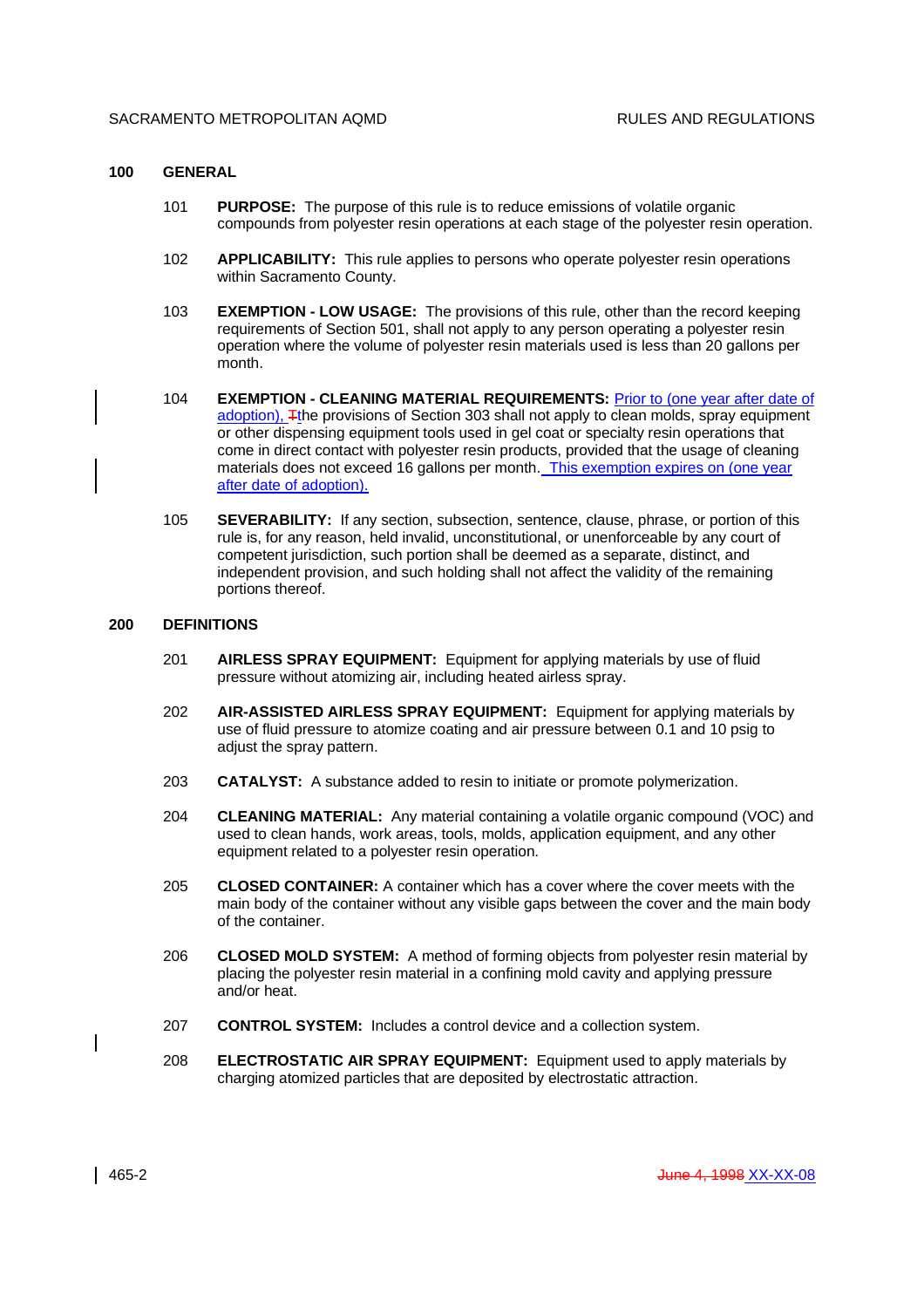#### 209 **ENCLOSED GUN CLEANER:**

- 209.1 A device that is used for the cleaning of spray guns, pots, cups and hoses, that has an enclosed solvent container, is not open to the ambient air when in use, and has a mechanism to force the cleanup material through the gun while the cleaner is in operation; or
- 209.2 A device that is used for the cleaning of spray guns, pots, cups and hoses, that has a remote reservoir, uses non-atomized solvent flow to flush the spray equipment and collects and returns the discharged solvent to the remote reservoir.
- 210 **EXEMPT COMPOUND:** For the purposes of this rule, "exempt compound" has the same meaning as in Rule 101—GENERAL PROVISIONS AND DEFINITIONS.
- 211 **GEL COAT:** A polyester resin topcoat that provides a cosmetic enhancement and improves resistance to degradation from exposure to the environment. A gel coat may be pigmented or may be clear.
- 212 **HIGH-VOLUME LOW-PRESSURE (HVLP) APPLICATION EQUIPMENT:** Equipment used to apply coatings by means of a gun which is designed to be operated and which is operated between 0.1 and 10.0 psig air pressure measured dynamically at the center of the air cap and at the air horns.
- 213 **LOW-VOLUME-LOW PRESSURE (LVLP) APPLICATION EQUIPMENT:** Spray coating application equipment with air pressure between 0.1 and 10.0 pounds per square inch gauge (psig) and air volume less than 15.5 cfm per spray gun and which operates at a maximum fluid delivery pressure of 50 psig.
- 214 **MONOMER:** An organic compound that combines with itself, or other similar compounds, to become a cured thermosetting resin.
- 215 **NON-COMPLIANT MATERIAL:** A material that does not comply pursuant to Rule 107, ALTERNATIVE COMPLIANCE or Section 301.2, and one of the following applies:
	- 215.1 The material exceeds the monomer content limits and vapor suppressant limits specified by Sections 301.1a and 301.1b and is not used in a closed mold system as specified by Section 301.1c, and the polyester resin operation is in excess of the allowable volume per Section 103; or
	- 215.2 The cleaning material exceeds the VOC content limit specified by Section 303 and is not used in an enclosed gun cleaner and the polyester resin operation is in excess of the allowable volume per Section 103 and the cleaning material is in excess of the allowable volume per Section 104.
- 216 **POLYESTER RESIN:** Unsaturated polyester resin such as isophthalic, orthophthalic, halogenated, bisphenol-A, vinyl-ester, or furan resin; cross-linking agent; catalyst, gel coat, inhibitor, accelerator, promoter, and any other VOC-containing material comprising a resin made from polyester. Inert filler and cleaning material are excluded from this definition.
- 217 **POLYESTER RESIN OPERATION:** The production or rework of products by mixing, pouring, hand lay-up, impregnating, injecting, forming, winding, spraying, and/or curing unsaturated polyester resin materials with fiberglass, fillers, or any other reinforcement materials, and associated cleanup.
- 218 **POLYMER:** A chemical compound comprised of a large number of chemical units and which is formed by the chemical linking of monomers.
- 219 **POLYMERIZATION**: to transform from a liquid to a solid or semi-solid state to achieve desired product physical properties, including hardness.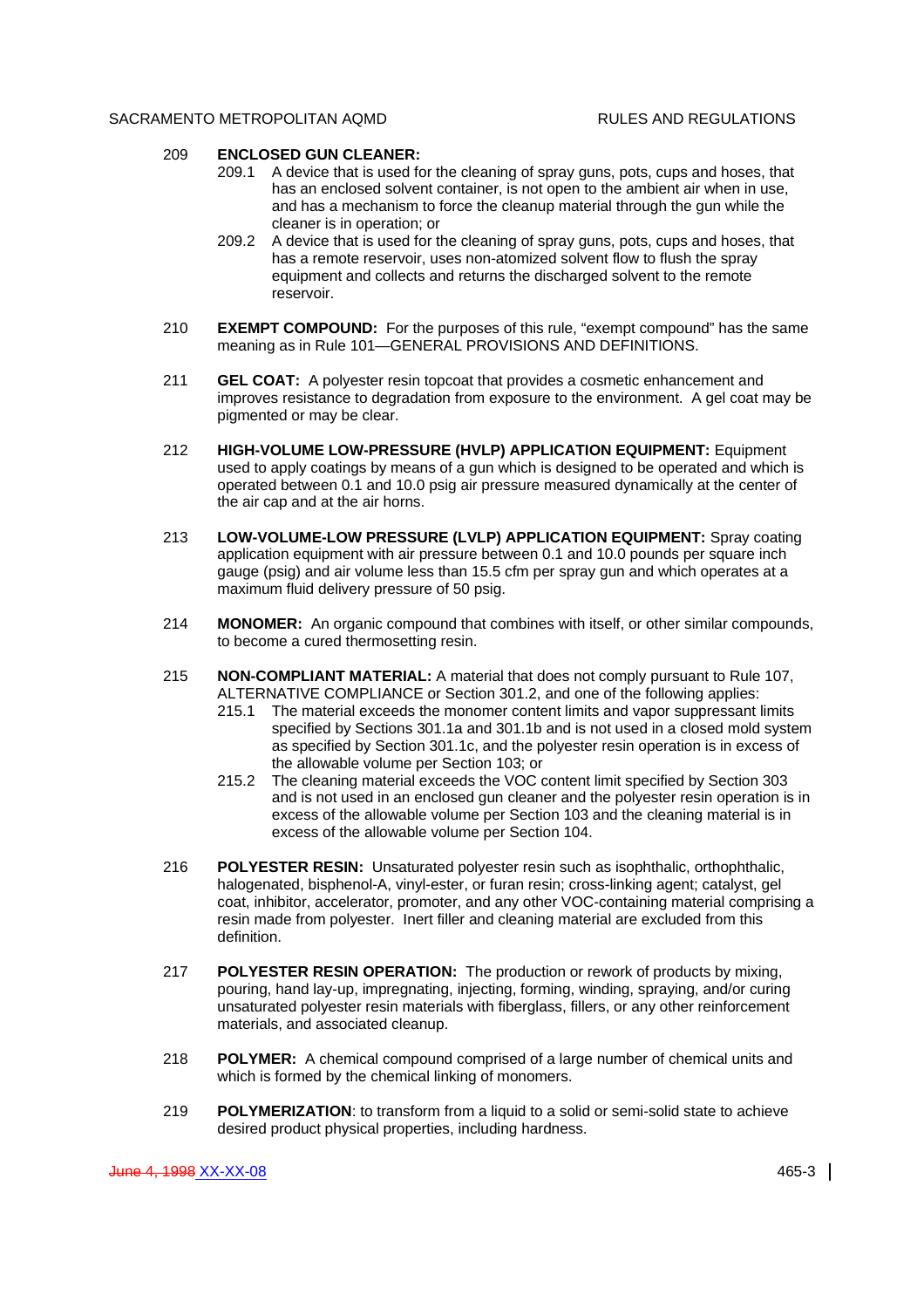- 220 **RESIN:** Any of a class of organic polymers of natural or synthetic origin used in reinforced products to surround and hold fibers or filler particles, and is solid or semisolid in the cured state.
- 221 **SPECIALTY RESIN**: Any halogenated, furan, bisphenol-A, vinyl-ester, or isophthalic resin used to make products for exposure to one or more of the following extreme environmental conditions: acute or chronic exposure to corrosive agents, caustic agents, acidic agents, or flame.
- 222 **VOLATILE ORGANIC COMPOUND (VOC):** For the purposes of this rule, "volatile organic compound" has the same meaning as in Rule 101- GENERAL PROVISIONS AND DEFINITIONS.
- 223 **VAPOR SUPPRESSANT:** A substance added to resin to minimize the outward diffusion of monomer vapor into the atmosphere.
- 224 **WASTE MATERIAL:** Includes, but is not limited to, any paper or cloth used for cleaning operations, waste resins, or any spent cleaning materials.

## **300 STANDARDS**

## 301 **PROCESS AND CONTROL REQUIREMENTS:**

- 301.1 Each polyester resin operation shall comply with one of the following process or control requirements:
	- a. Use low-VOC polyester resins with the following monomer content:
		- 1. Resins, except for specialty resins and gel coats, which contain no more than 35% by weight as applied, as determined by Section 502.3
		- 2. Pigmented gel coats which contain no more than 45% by weight as applied, as determined by Section 502.3.
		- 3. Specialty resins and clear gel coats which contain no more than 50% by weight as applied, as determined by Section 502.3.
	- b. A polyester resin material containing a vapor suppressant, such that weight loss from VOC emissions does not exceed 60 grams per square meter of exposed surface area during resin polymerization, as determined by Section 502.1.
	- c. Use of a closed-mold system.
- 301.2 As an alternative to Section 301.1, a source may install and operate an emissions control system that:
	- a. Has been permitted by the Air Pollution Control Officer, pursuant to Rule 201, GENERAL PERMITTING REQUIREMENTS, and
	- b. Provides an overall system efficiency, as determined by Section 404, of not less than 8590%, and
	- c. Complies with the requirements of Section 405.
- 302 **SPRAY APPLICATION REQUIREMENTS;** Spray application of polyester resin materials shall only be performed using one or more of the following application methods:
	- 302.1 airless,
	- 302.2 air-assisted airless,
	- 302.3 high-volume low-pressure (HVLP),
	- 302.4 low-volume/low-pressure (LVLP),
	- 302.5 electrostatic spray equipment or
	- 302.6 Any other equivalent method which has been approved in writing by the Air Pollution Control Officer and the U.S. Environmental Protection Agency.

## 303 **CLEANING MATERIAL REQUIREMENTS:**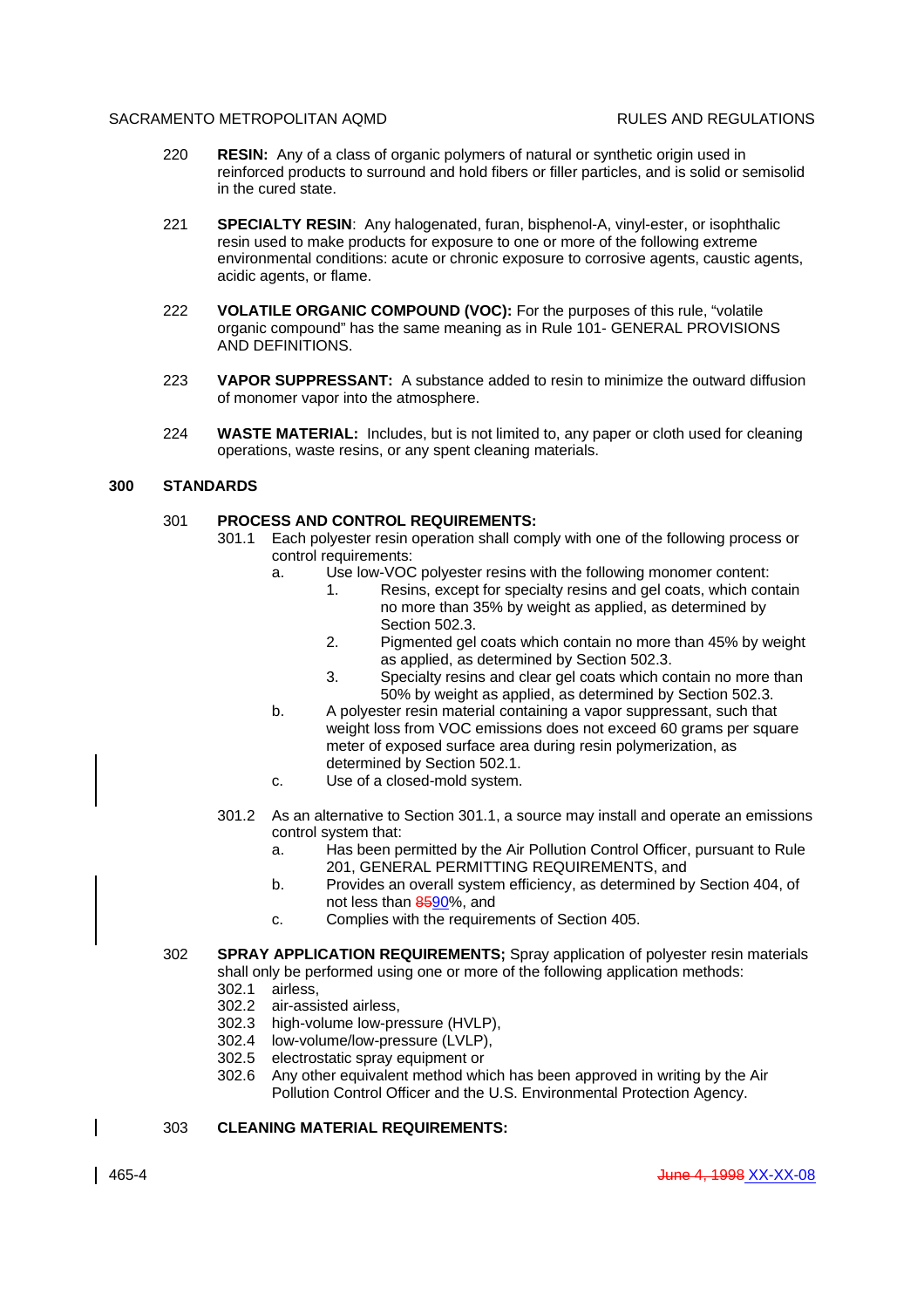$\mathbf{I}$ 

 $\mathbf{I}$ 

- 303.1 Prior to (one year after date of adoption), Aa person shall not use cleaning materials containing more than 1.7 pounds of VOC per gallon (204 g/l) as applied and as determined by Section 502.2, unless the material is used in an enclosed gun cleaner.
- 303.2 Effective (one year after date of adoption), a person shall not use cleaning materials containing more than 0.21 pounds of VOC per gallon (25 g/l) as applied and as determined by Section 502.2.

## 304 **STORAGE AND DISPOSAL REQUIREMENTS:**

- 304.1 Each polyester resin operation shall use closed containers to store all polyester resin materials, cleaning materials, and any unused VOC-containing materials, except when accessed for use.
- 304.2 Each polyester resin operation shall use closed containers for the disposal of all uncured polyester resin materials, cleaning materials, waste materials, and any unused VOC-containing materials.

## **400 ADMINISTRATIVE REQUIREMENTS**

401 **CALCULATION FOR DETERMINING VOC WEIGHT PER VOLUME OF MATERIAL:** The weight of VOC per volume of material shall be calculated by the following equation:

Grams VOC per liter of material = 
$$
\frac{W_s - W_w - W_{ec}}{V_m}
$$

| Where: W <sub>s</sub> |                 | $\equiv$ | weight of all volatile compounds in grams |
|-----------------------|-----------------|----------|-------------------------------------------|
|                       | Ww              | $=$      | weight of water in grams                  |
|                       | $W_{\text{ec}}$ | $=$      | weight of exempt compounds in grams       |
|                       | $V_m$           | $=$      | volume of the material in liters          |
|                       |                 |          |                                           |

#### 402 **CALCULATION FOR DETERMINING PERCENT MONOMER (STYRENE) CONTENT AS APPLIED**

The percent monomer content of a resin as applied shall be calculated by the following equations. Batch weight and styrene weight calculation shall be completed to provide inputs into percent monomer equation.

Batch Weight =  $R + F + P + O$ 

| Where; R | $=$ | <b>Resin Weight</b>           |
|----------|-----|-------------------------------|
|          | $=$ | <b>Filler Weight</b>          |
| P        | $=$ | <b>Pigment Weight</b>         |
| O        | $=$ | <b>Other Additives Weight</b> |

$$
Styrene Weight = R \times \frac{SP}{100}
$$

Where; 
$$
R =
$$
 Resin Weight

\nSP = % Styrene in Resin (from Manufacturing)

100 Percent Monomer =  $\frac{\text{Styrene Weight}}{2}$ 

htBatch Weig

403 **CALCULATION FOR DETERMINING PERCENT CONTROL EFFICIENCY AND VOC MASS EMISSION RATE:** The VOC mass emission rate shall be calculated both upstream and downstream of the emissions control device based on the respective VOC

June 4, 1998 XX-XX-08 465-5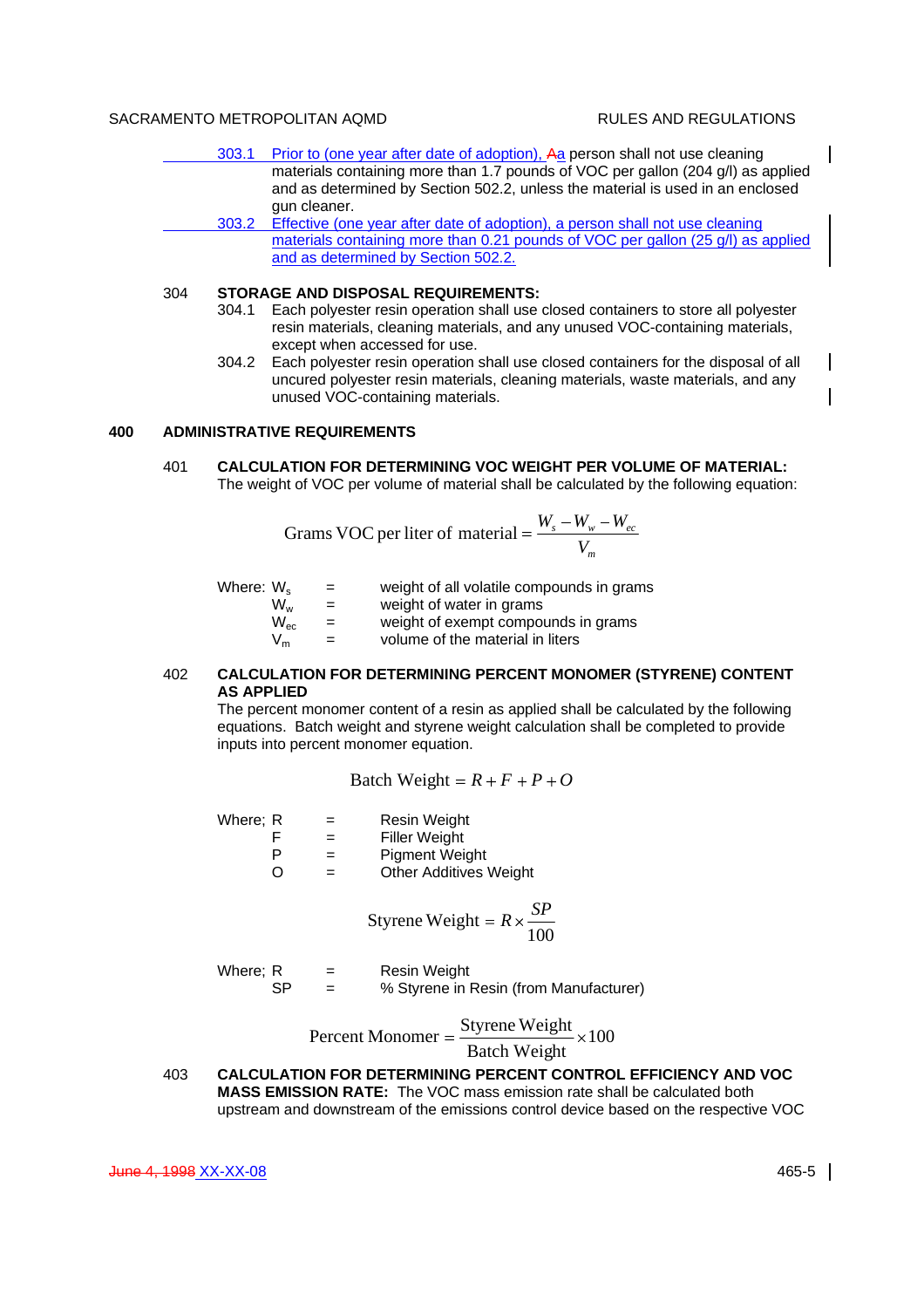mass concentration and volumetric flowrate, pursuant to Section 502.6 and the following equation:

|          | $M = (Q)(C)(60 \text{ min/hr})$ | [Calculated upstream and downstream]                                                                                            |
|----------|---------------------------------|---------------------------------------------------------------------------------------------------------------------------------|
| Where: M | $=$                             | VOC mass emission rate (upstream/downstream), in Ib/hr.                                                                         |
| O        |                                 | the volumetric flowrate at the inlet (upstream) or exhaust stack<br>outlet (downstream), in scfm.                               |
| C.       |                                 | the VOC mass concentration at the inlet (upstream) or outlet<br>(downstream), in lb/scf, as measured pursuant to Section 502.6. |

The percent control efficiency is calculated as follows:

$$
\%CE = \frac{(M_u - M_D)}{M_u} \times 100
$$

| Where: CE | $=$ | control efficiency.                              |
|-----------|-----|--------------------------------------------------|
| Mu        | $=$ | the upstream VOC mass emission rate, in lb/hr.   |
| M∩.       | $=$ | the downstream VOC mass emission rate, in lb/hr. |

404 **CALCULATION FOR DETERMINING OVERALL SYSTEM EFFICIENCY:** To verify compliance with Section 301.2, the overall system efficiency is calculated as follows:

$$
\%SE = [\%CLE \times \%CE] \times 100
$$

| Where: SE  | $\equiv$ $\equiv$ | system efficiency.                                           |
|------------|-------------------|--------------------------------------------------------------|
| <b>CLE</b> | $=$               | collection efficiency, as determined by Section 502.5.       |
| CE         | $\equiv$          | control efficiency, as determined by Sections 403 and 502.6. |

405 **OPERATION AND MAINTENANCE PLAN:** Any person using emissions control equipment pursuant to Section 301.2 shall submit an Operation and Maintenance Plan for the emissions control equipment to the Air Pollution Control Officer for approval. The Plan shall specify operation and maintenance procedures which will demonstrate continuous operation and compliance of the emissions control equipment during periods of emissions-producing operations. The Plan shall also specify which daily records must be kept to document these operations and maintenance procedures. These records shall comply with the requirements of Section 501. The Plan shall be implemented upon approval by the Air Pollution Control Officer.

# 406 **PROCEDURE FOR PROCESSING OPERATION AND MAINTENANCE PLAN:**

406.1 **APPROVAL OF PLAN:** The Air Pollution Control Officer shall determine whether the Operation and Maintenance Plan meets the requirements of Section 405 not later than 30 days after receipt of the Plan, or within a longer period of time agreed upon by the parties. The Air Pollution Control Officer shall approve an Operation and Maintenance Plan unless it fails to demonstrate continuous operations of the emissions control equipment during periods of emissions producing operations, according to the standards set forth in Section 301.2, and/or it fails to specify which daily records, in accordance with the requirements of Section 501, are to be kept to document the operation and maintenance procedures set forth in the Plan.

 $\mathsf{l}$ 

 $\mathbf{l}$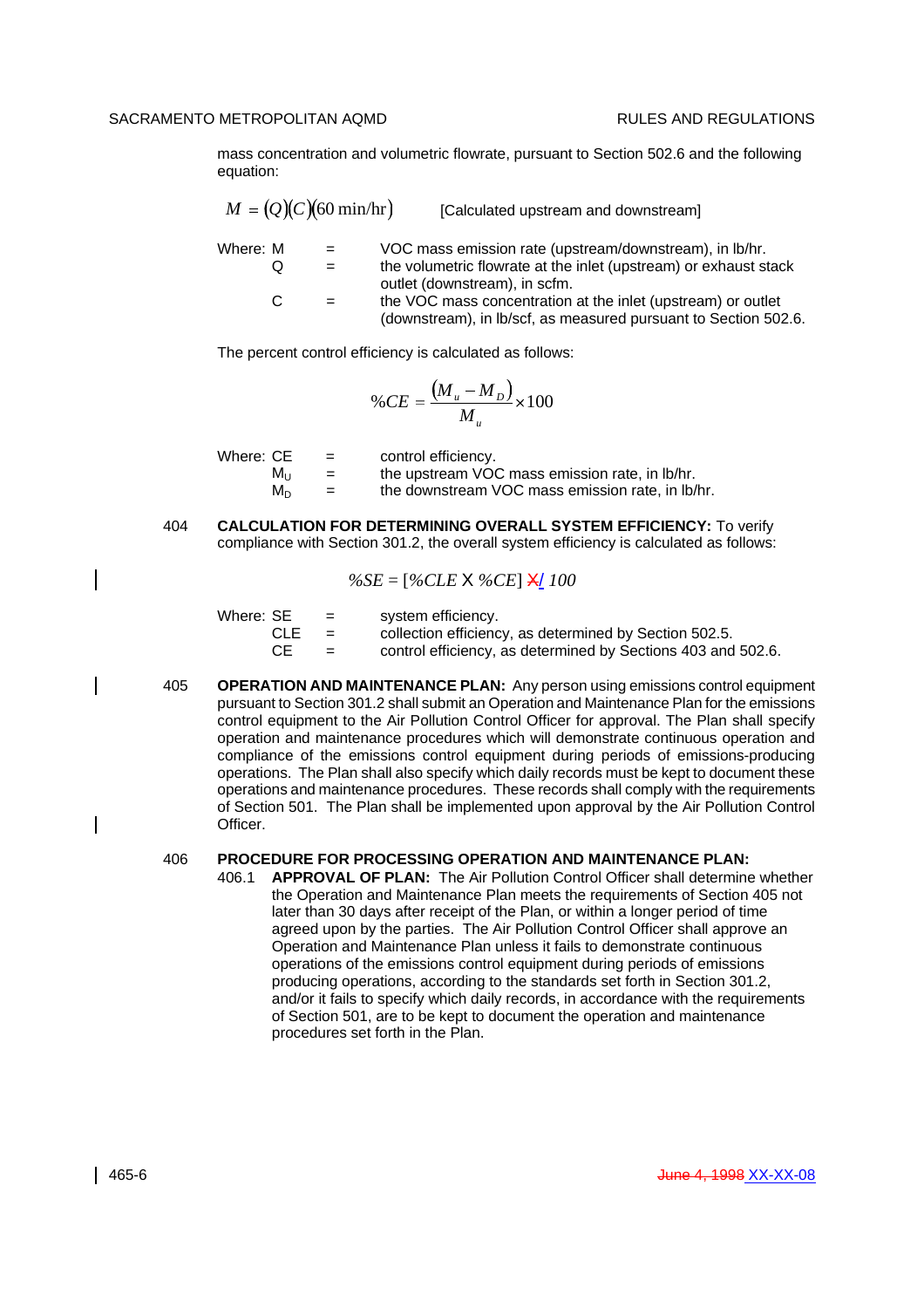406.2 **REVISION OF PLAN:** If the Air Pollution Control Officer does not approve an Operation and Maintenance Plan, the source shall receive written notice of the deficiency, and shall have an additional 30 days from the date of the notification of the deficiency to correct and resubmit the Operation and Maintenance Plan. The decision of the Air Pollution Control Officer regarding the resubmitted Operation and Maintenance Plan shall be final. Failure to correct the deficiency in an Operation and Maintenance Plan upon resubmittal shall constitute a violation of this rule that is subject to the penalties set forth in Health and Safety Code section 42400 et seq.

#### **500 MONITORING AND RECORDS**

- 501 **RECORD KEEPING:** In addition to any applicable record keeping requirements of either Rule 202, NEW SOURCE REVIEW, Rule 207, TITLE V - FEDERAL OPERATING PERMIT PROGRAM, and Rule 209, LIMITING POTENTIAL TO EMIT, or any other District rule which may be applicable, any person subject to this rule shall maintain the following records in order to evaluate compliance:
	- 501.1 **LIST OF MATERIALS:** A list shall be maintained of currently used resins, catalysts, filler materials, pigment materials, additives, cleanup materials and other VOC containing materials. The list shall contain all such materials that are currently used and stored on-site and shall include the following information:
		- a. The material type by name/code/manufacturer.
		- b. For resin materials, the monomer content, as applied, as determined by Section 403.
		- c. For vapor-suppressed resins, the weight loss per square meter during resin polymerization, as determined pursuant to Section 502.1.
		- d. For cleaning materials and any other VOC containing materials, the VOC content of the material, as applied, as determined pursuant to Section 502.2.
		- e. Identification of each material type exceeding the monomer content and vapor suppressant limits specified in Section 301.1a and 301.1b.
	- 501.2 **USAGE RECORDS:** Any person within the District using materials regulated by this rule shall update and maintain the records as follows:
		- a. For sources which have total facility VOC emissions greater than 5 tons per year, records shall be maintained on a monthly basis, showing the type and total applied volume of resins, catalysts, filler materials, pigment materials, additives, cleanup materials and other VOC containing materials.
		- b. For sources which have total facility VOC emissions less than or equal to 5 tons per year, records shall be maintained on an annual basis, showing the type and total applied volume of resins, catalysts, filler materials, pigment materials, additives, cleanup materials and other VOC containing materials.
		- c. For non-compliant evatings materials, as defined in Section 215, daily records regarding the use, including the lack of use, of each material type by name/code/manufacturer and the total applied volume of each material.
		- d. For persons using a control system pursuant to Section 301.2, records shall be maintained on a daily basis, showing the type and volume of each material used.
	- 501.3 Any person using a control system pursuant to Section 301.2, shall maintain daily records of key system operating and maintenance procedures which will demonstrate continuous operation and compliance of the control system during periods of emission-producing activities.
	- 501.4 **DURATION OF RECORDS:**